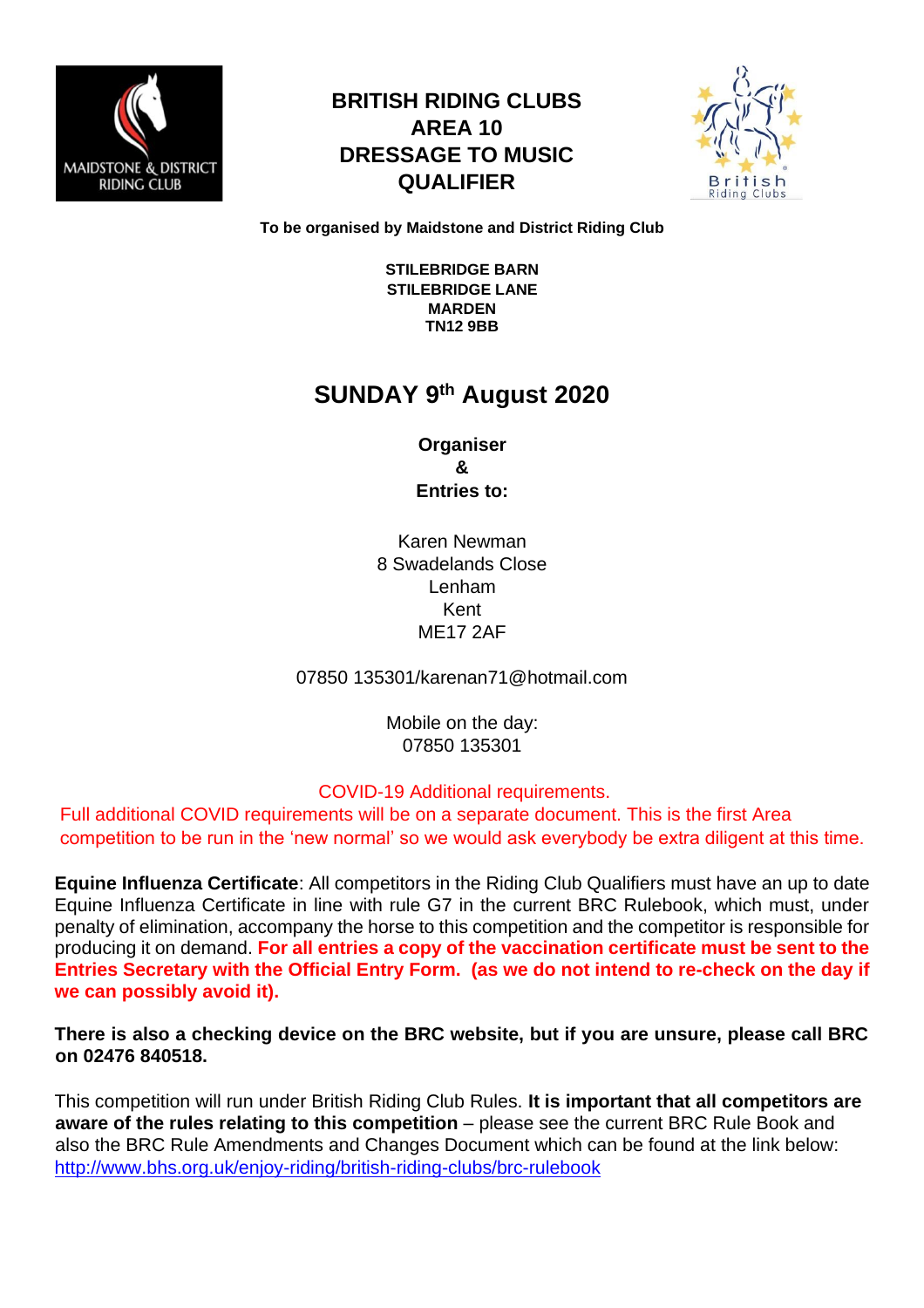#### **CLASS 1 - Prelim Dressage to Music**

Test: BD Prelim Freestyle to Music (2016) (Unlimited Prelim Points, 0 points at Novice or above)

Junior & Senior BRC Qualifier

#### **CLASS 2 - Junior Novice Dressage to Music**

Test: BD Novice Freestyle to Music (2019) (Unlimited Novice Points, Up to 35 Elementary Points and 0 points at Medium or above). BRC Qualifier

#### **CLASS 3 - Senior Novice Dressage to Music**

Test: BD Novice Freestyle to Music (2019). BRC Qualifier.

Section 1: 0 BD points (Unlimited Prelim Points, 0 points at Novice or above)

Section 2: BD points (Unlimited Novice Points, Up to 35 Elementary Points and 0 points at Medium or above)

#### **CLASS 4 - Elementary Dressage to Music Mixed class for senior and junior individuals**

Test: BD Elementary Freestyle to Music (2019) (Unlimited Elementary Points, Up to 35 Medium Points 0 points at Adv. Medium or above). BRC Qualifier

#### **CLASS 5 - Pick Your Own Test Dressage to Music Mixed class for senior and junior individuals**

Test: BD Medium Freestyle to Music (2016) (Unlimited Medium Points, Up to 35 Points at Adv. Medium or above) or BD Advanced Medium Freestyle to Music (2016) (Unlimited Adv.Medium Points, Up to 35 Points at Advanced or above). BRC Qualifier.

- Junior riders must be under 18 on the 1<sup>st</sup> January 2020.
- PLEASE SEE FULL RULES IN THE CURRENT 2020 RULEBOOK
- DTM Arena sizes: All BRC DTM tests will be ridden in a 20m x 60m at the Championship but riders have the choice of arena size at the qualifier – please state clearly on the entry form.
- Music CDs: The music must be recorded on a standard CD. The CD must have the rider's name, address and all instructions clearly marked on the CD case and the CD must be marked with the names of rider(s) and horse(s). The CD must be handed to Secretary at least 30 minutes before you are due to compete. Note: We will wipe down all CD covers with disinfectant wipes before and after use.

All marking will be done after the competition, and all sheets and rosettes then posted after the event. Once you have finished your test – please pack up and return home (please don't ask for the sheets/results etc at this time). This will assist with limiting the number of people at the show ground, and free up room to keep the parking area socially distanced. We will get the results posted on Facebook/Website as soon as we can. We hope to keep the atmosphere at this event as friendly as possible (and it will be a shame not to have the usual good-natured chatting and catching up), but as time progresses hopefully guidelines will become more relaxed. Thank you in anticipation for your assistance.

Plus, an Unexpected Bonus! We are not asking for any volunteer helpers at this show – to ensure we keep as Covid-19 compliant as we can, we will be running this with our club members only!

We hope to see lots of happy faces on the day!